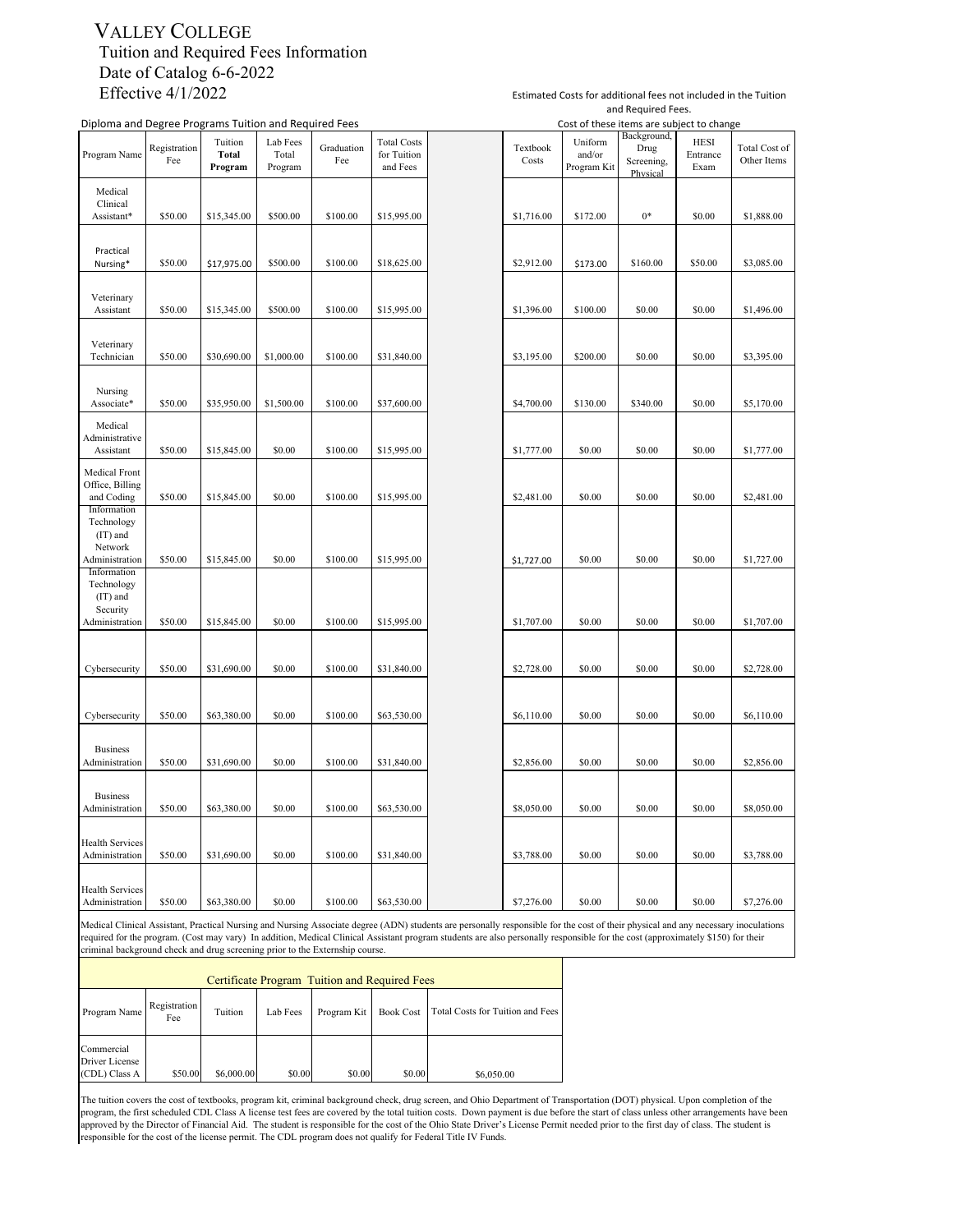# **VALLEY COLLEGE** Tuition and Required Fees Information Date of Current Catalog: 6/6/2022

Valley College accepts Cash, Check, Money Order, Discover, Visa, and/or MasterCard to cover fees, uniforms, medical supplies, tuition, and/or textbooks.

The Graduation Fee is paid by all graduates of diploma and degree programs for graduation processing, which includes exit interviews, file close out, transcript processing, diploma processing, and graduation ceremony; failure to attend ceremony is not grounds for waiver of fee.

Textbooks: Valley College Textbook prices are subject to change. Textbook information is posted on the Valley College Website at <http://www.valley.edu/consumer-information/> (Look for Valley College Book List by Course). Students have the option of ordering textbooks on their own. Valley College Bookstore Refund Policy: Consumables may be non-refundable if the student has consumed or used textbooks (printed or electronic) and/or program's uniforms and/or kits and the (1) Items that were special ordered for a particular student and cannot be used by or sold to another student; or, (2) Items that were returned in a condition that prevents them from being used by or sold to new students. (3) Individually documented nonrefundable fees for goods or services provided by third party vendors.

A student may purchase a Chromebook from the campus Bookstore. The estimated cost for the Chromebook is \$200 (two hundred dollars). Additional uniforms may be purchased at the campus – please see the campus Bursar for more information.

During the Hybrid courses: The student is responsible for his or her own computer equipment, broadband (high-speed) Internet connection, recommended speed of 4 Mbps or higher, and any online charges he or she incurs. The online conferencing software and associated fees are included in the tuition. Students without personal access to a computer and/or internet service shall have access to the Valley College computer labs to complete any Online portions of the program.

Valley College recommends that all students carry personal medical/health insurance during their program. If a student is required by the clinical site or externship site to have personal medical/health insurance, the student is personally responsible for obtaining the insurance coverage and any associated costs. All students are responsible for the cost of school supplies such as printer cartridges, paper, pens, and notebooks.

**Course Retake Fee:** If a student enrolled in a diploma or degree program must retake a course because he orshe received a grade of "WF" or "F," he or she will be charged a flat rate of \$300.00 for a course retake fee when he or she repeats that course. If he or she drops from his or her program before retaking the course, his or her account will be refunded as per the Valley College Refund Policy. A student who receives a grade "I" (incomplete) for a course will not be charged extra tuition as long as the course is completed by the end of the incomplete period. If the student fails the course, the student will be charged a course retake fee when he or she repeats that course.

**Transcripts:** Valley College Transcript Request forms are available at<https://www.valley.edu/catalog/> Transcript Request Fee is as follows: The transcript process fee is \$10.00. A student must be in good financial standing at the time of the request before a transcript will be released.





# **Dispute Resolution Procedure Notice** Effective July 1, 2020

Valley College strives to ensure that its students are fully satisfied with their educational experience. However, in order to afford full consideration to students' complaints or concerns and resolve disputes quickly, fairly, and in good faith, Valley College set forth the following framework for the amicable problem resolution. By enrolling, students agree to follow each step of this procedure.

*Page 1 of 3* Martinsburg and Beckley (WV) Main Campuses/Cleveland (Ohio) Branch Campus to Martinsburg/Fairlawn (Ohio) Satellite Location to Cleveland campus.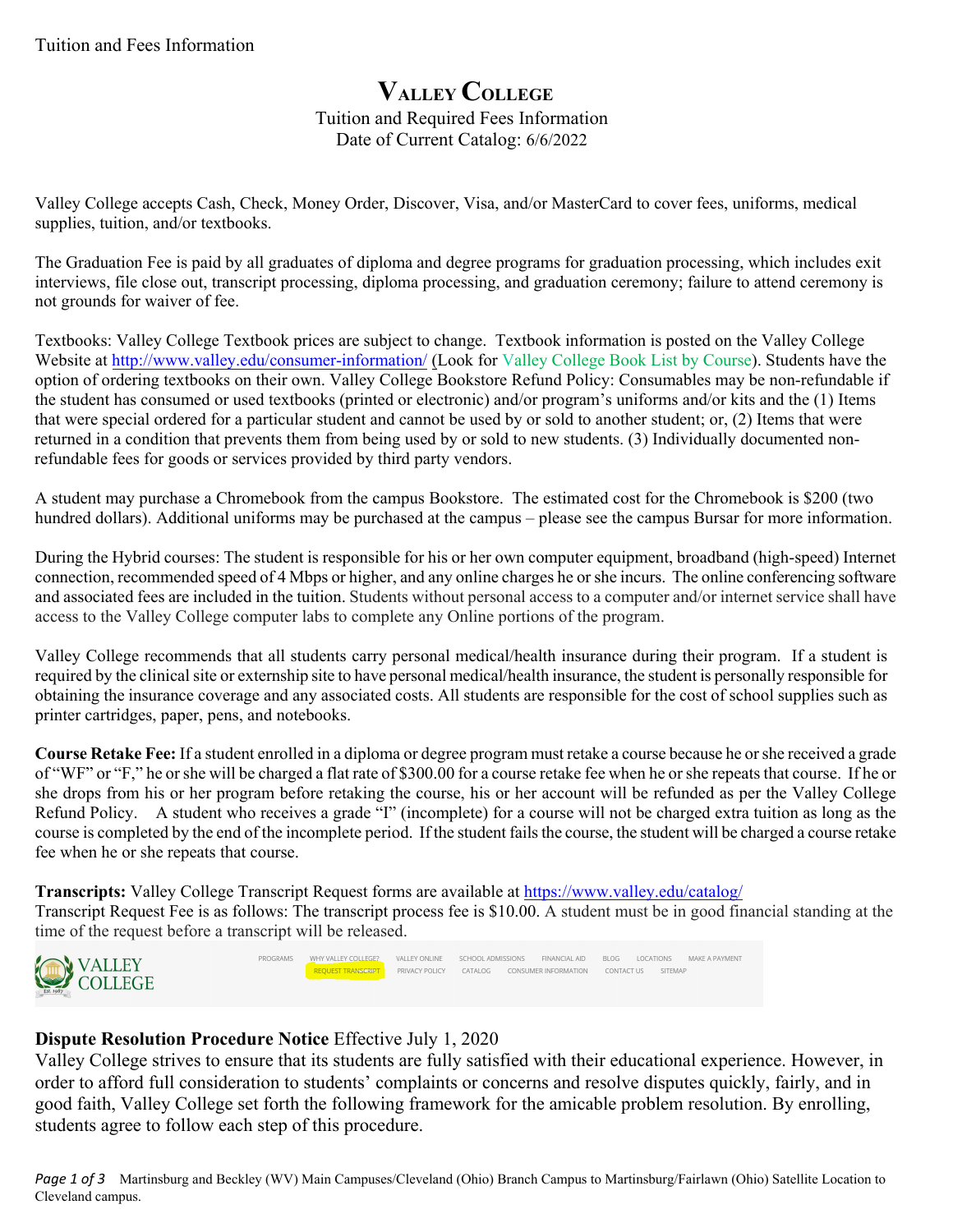### Tuition and Fees Information

1. DISPUTE- If a dispute or concern arises, the student should first attempt to resolve the issue directly with the faculty member or the campus staff member involved.

2. GRIEVANCE- If the dispute is not informally resolved at Step 1 above, you must follow Valley College's Student Complaint Procedure listed in the Catalog and file a written grievance with the Director of Academic Affairs or the Campus President or the Director, Online Division describing the dispute in detail and the requested solution. A written response and proposed resolution will be provided to you by the College. If the student feels that the complaint is still unresolved, the student should submit the complaint in writing to the College's President. If a student does not feel that the school has adequately addressed a complaint or concern, the student may consider contacting the school's accrediting agency or a state agency whose contact information is provided in the school's Catalog.

3. ARBITRATION- If you are still not satisfied with the college's response at step 2 above, you are required to arbitrate the dispute. See the Valley College's arbitration agreement provision in the Valley College's Enrollment Agreement (also listed below for quick reference) for details on your obligation to arbitrate. Students are not required to participate in arbitration or any internal dispute resolution process offered by the institution prior to filing borrower defense to repayment application with the Department pursuant to §685.206(e); the school cannot, in any way, require students to limit, relinquish, or waive their ability to pursue filing a borrower defense claim, pursuant to §685.206(e) at any time; and any arbitration, required by a predispute arbitration agreement, tolls the limitations period for filing a borrower defense to repayment application pursuant to §685.206(e)(6)(ii). Except for the borrower defense claims, both the College and students explicitly waive any right to a jury trial. The decision of the Arbitrator will be legally binding, and not merely advisory.

## Arbitration Agreement and Waiver of Jury Trial

i. Any dispute I may bring against the College, or any of its parents, subsidiaries, officers, directors, or employees, with the sole exception of any Borrower Defense Claims described in Paragraph ii below, or which the College may bring against me, no matter how characterized, pleaded or styled, shall be resolved by binding arbitration conducted by the American Arbitration Association (the "AAA"), under its Consumer Arbitration Rules ("Consumer Rules"), and decided by a single Arbitrator. The arbitration hearing will be conducted in the city in which the campus is located.

ii. Notice Regarding Borrower Defense Claims: The following provisions are included pursuant to U.S. Department of Education regulations at 34

C.F.R. § 685.300(e) and (f) and shall apply to this Agreement for any period during which regulations requiring such notices are in effect: (1) The College agrees that neither it nor anyone else who later becomes a party to this pre-dispute arbitration agreement will use it to stop you from bringing a lawsuit concerning the College's acts or omissions regarding the making of the Federal Direct Loan or the provision by the College of educational services for which the Federal Direct Loan was obtained. You may file a lawsuit for such a claim, or you may be a member of a class action lawsuit for such a claim even if you do not file it. This provision does not apply to apply to other claims. We agree that only the court is to decide whether a claim asserted in the lawsuit is a claim regarding the making of the Federal Direct Loan or the provision of educational services for which the loan was obtained. (2) The College agrees that neither it nor anyone else who later becomes a party to this agreement will use it to stop you from being part of a class action lawsuit in court. You may file a class action lawsuit in court, or you may be a member of a class action lawsuit even if you do not file it. This provision applies only to class action claims concerning the College's acts or omissions regarding the making of the Federal Direct Loan or the provision by us of educational services for which the Federal Direct Loan was obtained. We agree that only the court is to decide whether a claim asserted in the lawsuit is a claim regarding the making of the Federal Direct Loan or the provision of educational services for which the loan was obtained.